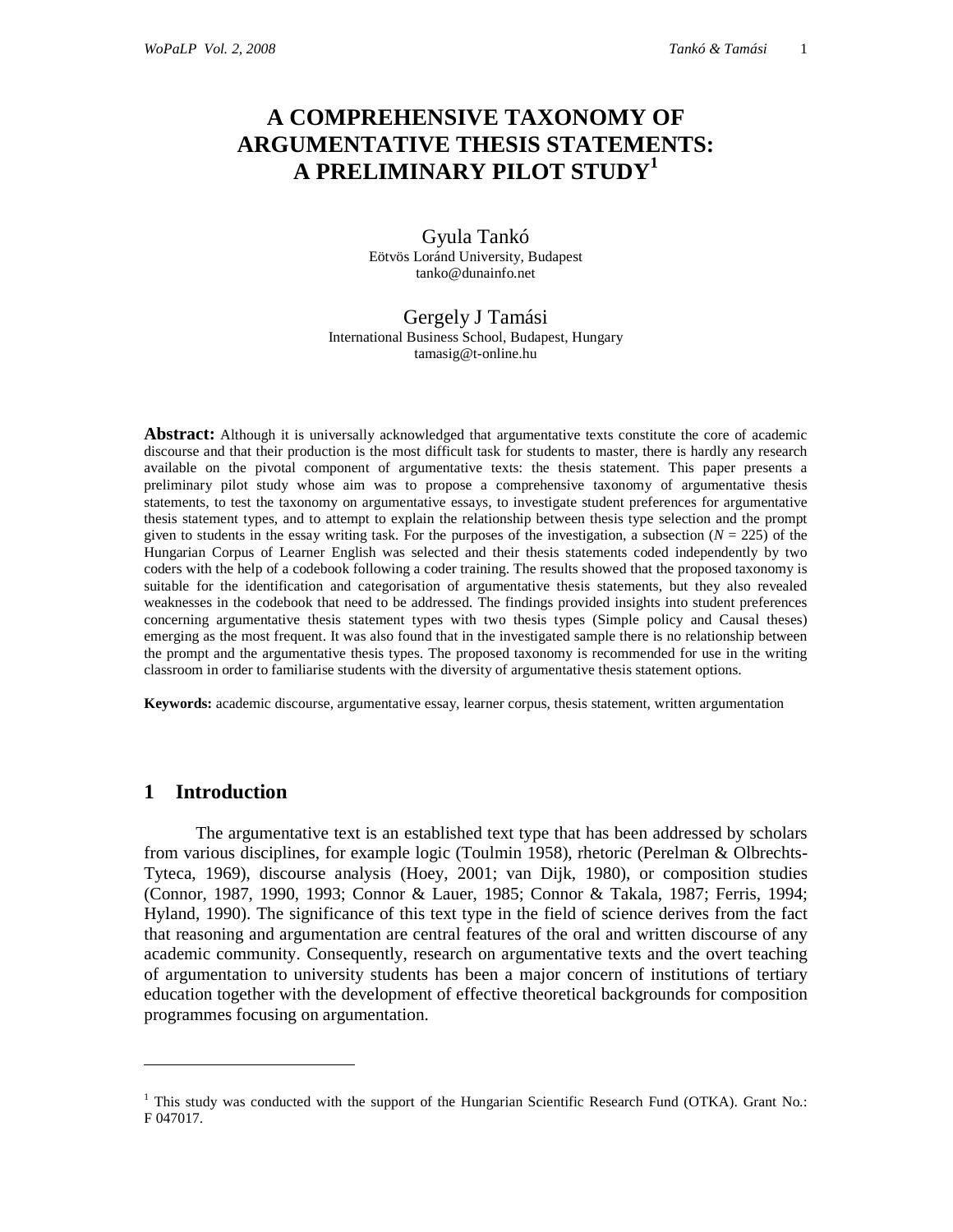In spite of the increased attention given to argumentative texts, comparatively little research in general and empirical research in particular is available on argumentative thesis statements, and no comprehensive taxonomy of thesis statements has been produced which could be used as a reliable and comprehensive analytical tool by researchers and as a simple and effective teaching aid by writing classroom practitioners.

 The present paper proposes to give an account of a preliminary pilot study whose main aim was to propose a comprehensive and exhaustive taxonomy of argumentative thesis statements based on existing adaptations of classical rhetorical tools. The second aim of the study was to test the proposed taxonomy on argumentative essays selected from the Hungarian Corpus of Learner English in order to determine (1) whether it is a functional taxonomy suitable for the categorisation of argumentative thesis statements, (2) whether it can be used to study student argumentative thesis preferences, and (3) whether it may help explain the relationship between argumentative thesis type choices and the essay prompts provided to students in the essay writing task.

 The findings indicate that the proposed taxonomy has the potential to become a powerful analytical and educational tool. Furthermore, it proved suitable for the mapping of the argumentative thesis preferences of the student population whose scripts were selected for the study. Finally, the investigation also revealed that there does not seem to be a direct relationship between the essay prompts and the type of argumentative theses generated by students on the basis of the prompts.

### **2 Review of the literature**

The proposed taxonomy of argumentative essays was generated from a formal system developed in classical times and adapted for the fields of written and oral argumentation. The following overview presents a comparative analysis of the adaptations.

#### **2.1 Argumentative theses: written argumentation**

 Teachers of argument have repeatedly returned to classical Greek and Roman rhetoric (Fahnestock & Secor, 1996; Fulkerson, 1996) in order to find a formal system that can be used for the development of argumentation skills. According to classical pedagogy, the nature of a controversy and a point of contention concerning an issue could be determined with the use of four questions, three of which originated from forensic and one from deliberative rhetoric. The four questions probing the kinds of issues arguments address are questions of *fact*, of *definition*, of *values*, and of *policy*. Questions of fact establish the existence of something. Questions of definition determine the category to which something belongs. Questions of value relate to value judgement to establish the nature of a thing, for example, in terms of salience (important/not important), acceptability (right/wrong), respectability (honourable/dishonourable), or quality (good/bad). Questions of policy determine a course of action that should be followed.

 The adaptations of the classical system differ to various degrees in that the derived question sets feature some unique questions in addition to the shared questions. The adaptations considered in this paper are Graves and Oldsey's (1957) set of questions and Eckhardt and Stewart's (1979) functional taxonomy (as both cited in Fulkerson, 1996, pp.38- 39), Fahnestock and Secor's (1990) taxonomy of argumentative theses based on four classical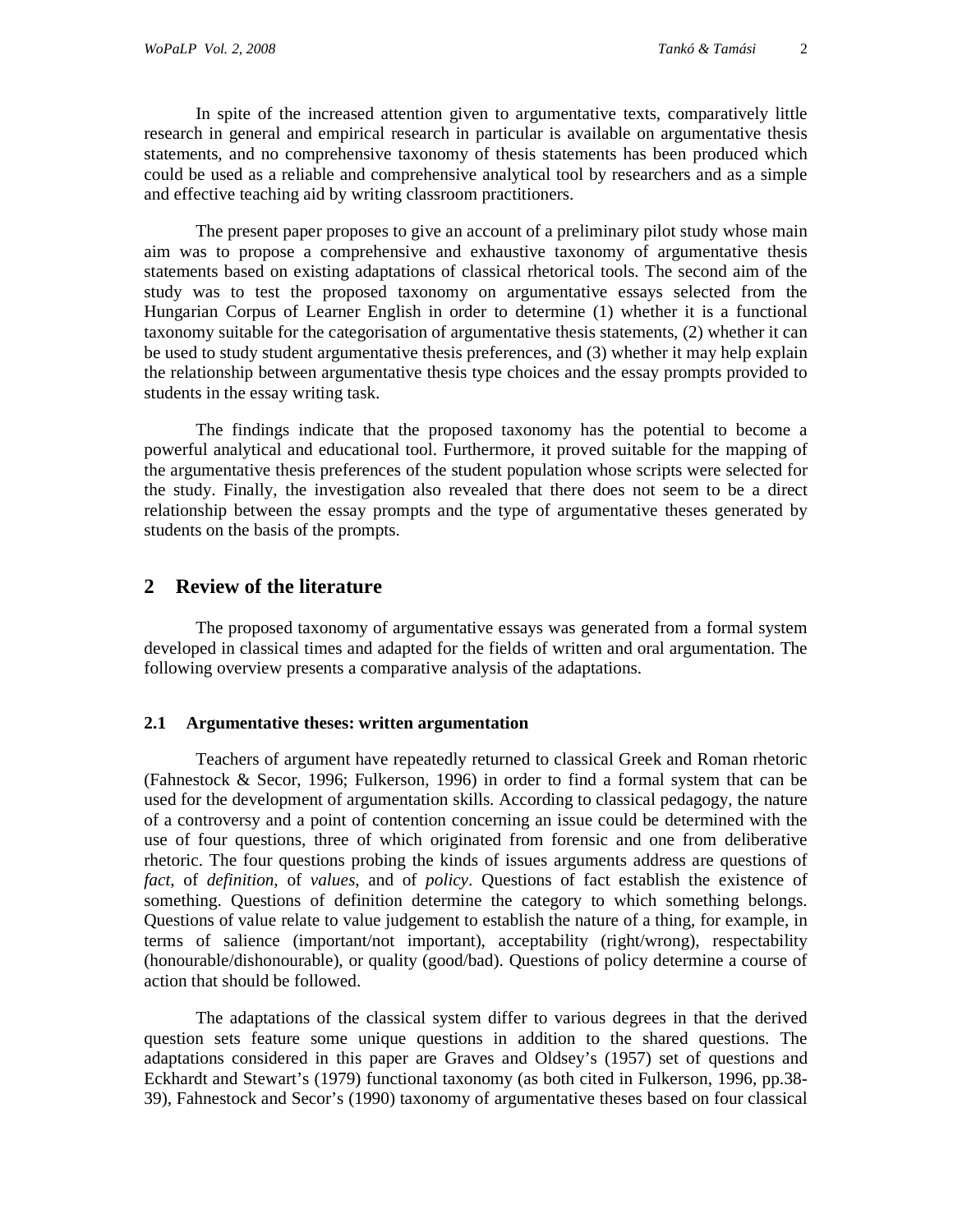question types, and Fulkerson's (1996, pp.40-41) categorisation of thesis statements. Common to all of these adaptations is the assumption that each of the questions is suitable for the identification of the main purpose of part or of the whole of an argumentative piece of writing.

| Graves & Oldsey<br>(1957)   | <b>Eckhardt &amp; Stewart</b><br>(1979) | <b>Fulkerson</b><br>(1996) | <b>Fahnestock &amp; Secor</b><br>(1990) |
|-----------------------------|-----------------------------------------|----------------------------|-----------------------------------------|
| 1. Questions of fact        | 1. Definition                           | 1. Substantiation          | 1. Categorical propositions             |
| 2. Questions of definition  | 2. Substantiation                       | 2. Evaluation              | 2. Causal propositions                  |
| 3. Questions of probability | 3. Evaluation                           | 3. Recommendation          | 3. Evaluative propositions              |
| 4. Questions of value       | 4. Recommendation                       |                            | 4. Proposals                            |
| 5. Questions of policy      |                                         |                            |                                         |

Figure 1*.* Adaptations of the classical model for written argumentation

 The summary of the derived question sets presented in Figure 1 shows that the number of questions in a set ranges from three to five. The questions that appear in all the sets, albeit under different labels are value (evaluation) and policy (recommendation or proposal) questions. Questions of fact appear as a separate question type in Graves and Oldsey's set. Fulkerson includes questions of fact in the Substantiation category in his set, and Fahnestock and Secor collapse the categories of questions of fact and definition into categorical propositions. Questions of definition occur as separate categories in Graves and Oldsey's as well as in Eckhardt and Stewart's sets and implicitly in the substantiation and categorical proposition categories in Fulkerson's and Fahnestock and Secor's set. Causal propositions constitute the second category of Fahnestock and Secor's model and the question type related to causes and effects is also included in Fulkerson's model. Finally, questions of probability feature only in Graves and Oldsey's set. The question of probability is one of likelihood (i.e., that an act was committed by the accused), and according to Fulkerson it is closely connected to the question of fact (1996). This is probably one reason why questions of probability do not appear explicitly in any of the other question sets. They form part of the substantiation category in Eckhardt and Stewart's set.

 The common assumption that underlies the question sets, namely that the questions probe the main purpose of the text, means that the questions are suitable for the identification and classification of the claims writers can argue for in argumentative writing. The questions are equally suitable for the identification of the main claim of a text, the thesis statement, and of the claims of the supporting arguments within the text. This may be another reason why questions of probability do not constitute a separate category in Fulkerson's and Fahnestock and Secor's model. Probability is a quality inherent in all arguments. As shown by Toulmin (1958), the strength of a claim, namely the likelihood concerning the validity of the claim, needs to be indicated in an argument. The element in the argument structure proposed by Toulmin that has this purpose is the qualifier, a word that indicates the strength of the claim, for example, *presumably*, *almost certainly*, *certainly* as in "Harry was born in Bermuda, so, presumably, Harry is a British subject" (p.97). Therefore, the question of probability is a question that the arguing parties address irrespective of the kind of claim they wish to substantiate and requires no separate category in a taxonomy of argumentative theses.

 The four adaptations of the classical formal system of questions presented in this section were developed to be used in the field of written argumentation. A similar comparative analysis of the classical formal system based argumentative thesis schemes used in the field of oral argumentation is presented in the following section and offers further insights into the typology of argumentative thesis statements.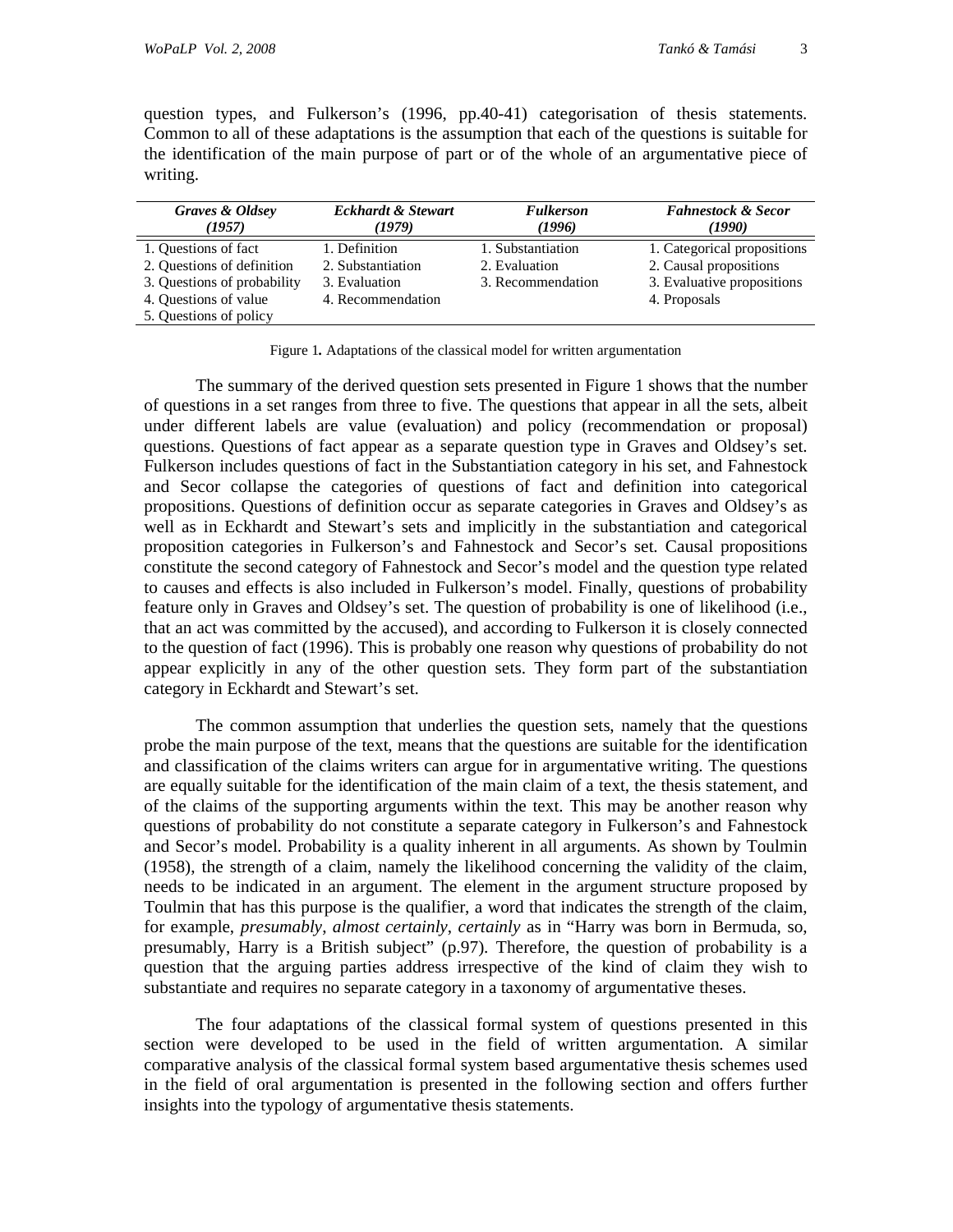#### **2.2 Argumentative theses: oral argumentation**

Forensic science has produced a number of taxonomies dealing with resolutions (motions), the academic debate equivalents of thesis statements. Similarly to the question sets suitable for the identification and classification of written claims, the propositions presented in these taxonomies also originate from the four questions probing the kinds of issues arguments address: questions of *fact*, of *definition*, of *values*, and of *policy*.

| Meany & Shuster                                                                  | <b>Trapp</b>                                                                                                                                                                                                                                                                                            | <b>Freeley &amp; Steinberg</b>                                                                                   | Trapp &                                                                 |
|----------------------------------------------------------------------------------|---------------------------------------------------------------------------------------------------------------------------------------------------------------------------------------------------------------------------------------------------------------------------------------------------------|------------------------------------------------------------------------------------------------------------------|-------------------------------------------------------------------------|
| (2002)                                                                           | (2003)                                                                                                                                                                                                                                                                                                  | (2004)                                                                                                           | <b>Hanson</b> (2005)                                                    |
| 1. Propositions of fact<br>2. Propositions of value<br>3. Propositions of policy | 1. Definitions<br>2. Descriptions<br>3. Relationship statements<br>3.1. Contingency<br>3.1.1. Relationship of sign<br>3.1.2. Causal relationship<br>3.2. Similarity<br>3.3. Claims of evaluation<br>3.3.1. Single object evaluation<br>3.3.2. Two object comparison<br>3.3.3. Claims of action (policy) | 1. Propositions of fact<br>2. Propositions of value<br>3. Quasi-policy propositions<br>4. Propositions of policy | Propositions of<br>policy<br>VS.<br>Comparative<br>advantages<br>policy |

Figure 2*.* Adaptations of the classical model for oral argumentation

 Figure 2 presents four categorisations of debate motions. The simplest categorisation (Meany & Shuster, 2002) closely approximates the categories in the classical formal system. The one exception is the definition category: given that *definition* is a *stock issue* (i.e., "[t]hose issues common to most debates on given types of propositions"; Freeley & Steinberg, 2004, p.53) in academic debate and is used irrespective of the proposition type, it is not featured as a separate category.

 Freeley and Steinberg's (2004) set of propositions is also closely related to the classical system. They establish the *quasi-policy propositions* category between the *value* and *policy propositions* categories. A quasi-policy proposition (e.g., "Resolved: That abortion should be legalized.") resembles a policy statement because it contains the word "should", but in fact it focuses on the clash of two values (i.e., pro-life vs. pro-choice) and is, therefore, closer to propositions of values and is based on stock issues characteristic of propositions of value (e.g., establishing a *criterion*, Hensley & Carlin, 1994). (For a detailed discussion, see Freeley & Steinberg, 2004.) Apart from this alteration, Freeley and Steinberg mostly follow the original categorisation.

 Trapp's (2003) approach represents the greatest deviation from the classical system because instead of the category labels of *fact*, *value*, and *policy* he focuses on *definitions*, *descriptions*, and *relationships*, which categories expand on and overlap with those of the classical system. The novel features of the classification include the provision of separate categories for cause-effect and sign relationships under the heading *contingency*, the subdivision of evaluative claims (*similarity*, on the one hand, and *evaluation of single objects* and *comparison of two objects*, on the other, previously all categorized as *propositions of value*), and the inclusion of claims of policy in the evaluation category. Including *claims of policy*, that is, claims stating that a particular course of action should be followed, under claims of evaluation seems rather counter-intuitive. Trapp (2003), however, argues that "[t]hese claims evaluate a concept by suggesting that action be taken with respect to that concept" (p.17).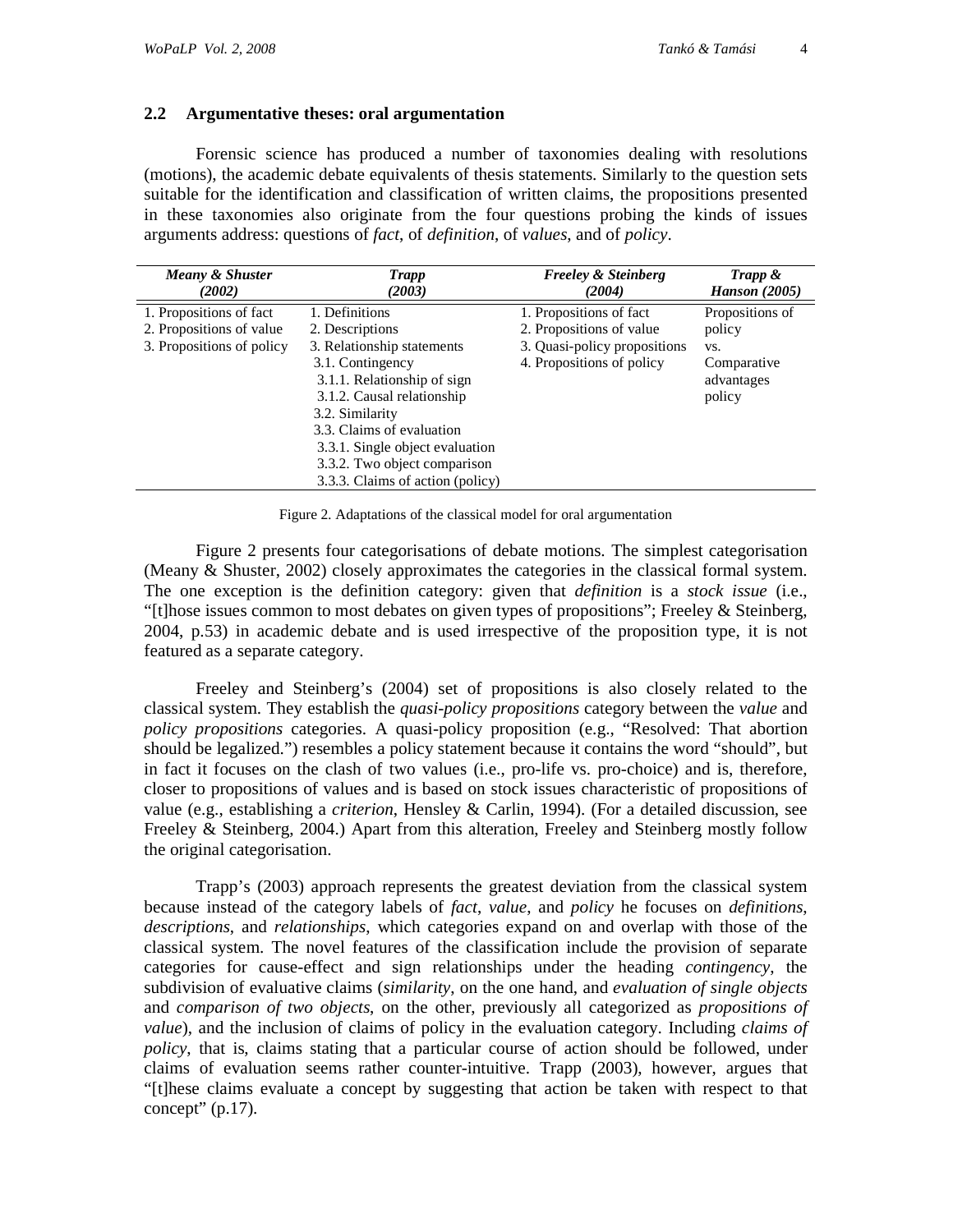Trapp's (2003) categorisation was refined by Trapp and Hanson (2005). In his original classification Trapp argues that claims of action are inherently claims of comparison (viz., comparing the status quo with the proposed state of affairs), and Trapp and Hanson propose a distinction between *propositions of policy* (i.e., claims of action) vs. *comparative advantages policy* propositions, that is, two competing claims of action which compete with each other (as opposed to the status quo).

 Following the review of the adaptations of the classical formal system of questions for the fields of written and oral argumentation, the next section introduces the taxonomy of argumentative thesis statements developed on the basis of the classical system and its adaptations.

# **3 The proposed taxonomy of thesis statements**

 In the proposed taxonomy, the thesis statements are divided into two subtypes: nonrelational and relational theses. Non-relational theses (Figure 3) focus on one element about which they formulate an evaluation or in connection with which they articulate a recommendation. Relational theses (Figure 4) establish a relationship between two elements, for example, by means of comparison or contrast, or connect two elements, for example, by placing one in the cause and the other in the effect category.



Figure 3. The proposed non-relational thesis categories



Figure 4. The proposed relational thesis categories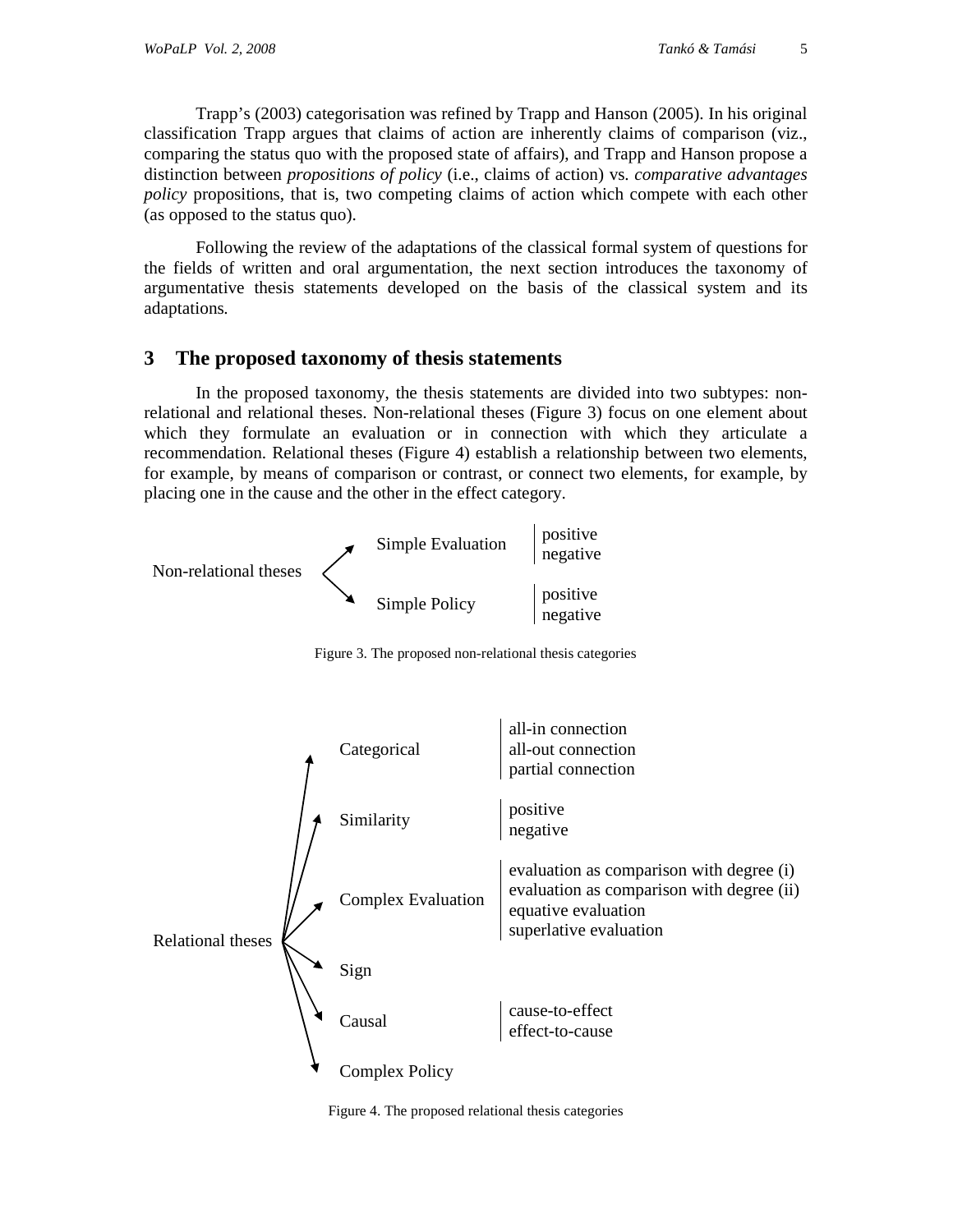As a result of the categorisation based on the number of elements, some thesis metacategories have been split in two: for example, the evaluation thesis category comprises the simple and complex evaluation subcategories of which simple evaluations are categorised as non-relational theses and complex evaluations as relational theses. The labels *simple* and *complex*, therefore, indicate non-relational and relational thesis subtypes in the proposed taxonomy.

### **3.1 Non-relational thesis statements**

Of the two main categories in the taxonomy, the non-relational one is the smaller with two subtypes. Both subtypes have a complex, that is, relational alternative.

### 3.1.1 Simple evaluation

 A simple evaluation thesis is an arguable statement in which the arguer proposes that a single element can be characterised with a specific property. Depending on whether the thesis formulates an affirmative or negative claim, an evaluation thesis can be positive or negative. Accordingly, its forms are

- $[1]$  X is Y
- [2] X is not Y

In both cases 'Y' is an adjective expressing a value judgement. Examples for these theses taken from the argumentative essay corpus are the following:

- [1a] *Unfortunately, the strict welfare standards planned or introduced by the European Union or other organizations seem to be highly hypocritical.*
- [2a] *However, enrolling in such a time consuming learning process is not indispensable.*

In [1a] and [2a], the elements *strict welfare standards* and *time consuming learning process*  (i.e., university studies) are evaluated by the adjectives *hypocritical* and *dispensable*.

# 3.1.2 Simple policy

 A simple policy thesis is an arguable statement in which the arguer proposes that a specific course of action should be taken. It can be positive or negative:

- [3] X should be done (about Y)
- [4] X should not be done (about Y)

The focus in these theses is on the 'Y' element and the course of action that the proponent recommends in connection with it is 'X'. Theses [3a] and [4a] illustrate this subcategory:

[3a] *Therefore all the people should become vegetarians.*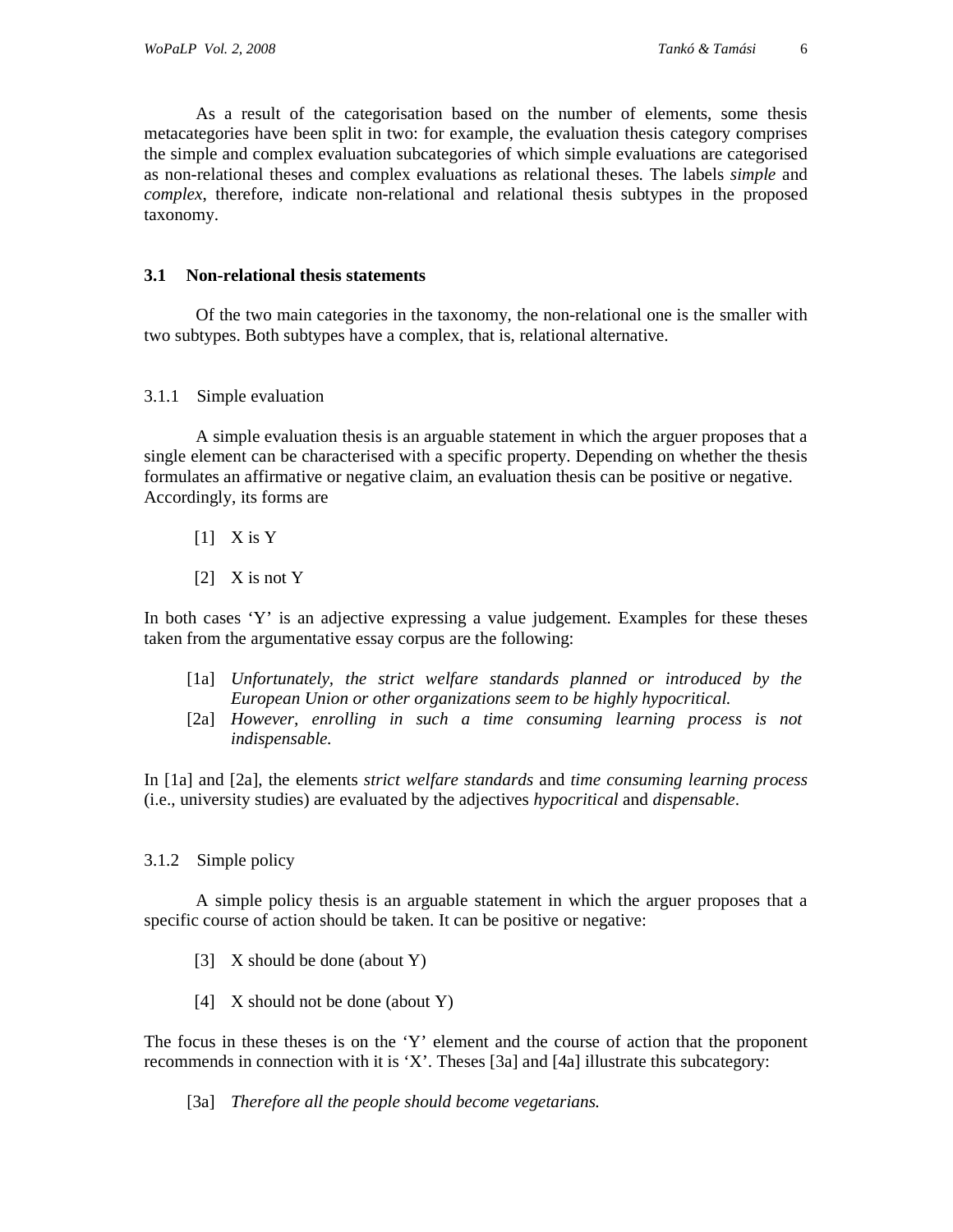#### [4a] *Thus, in my opinion, people should refrain from being vegetarians.*

The focus is on the element *people* in both examples, and the proponents recommend that the course of action to be followed is to convert to or to abstain from vegetarianism.

#### **3.2 Relational theses**

 Relational theses constitute the larger category of the proposed taxonomy. The six subtypes include independent thesis types and the complex alternatives of the non-relational theses.

#### 3.2.1 Categorical thesis

 A categorical thesis is an arguable statement in which the arguer proposes that an element (the subject) can be fully or partially placed in or excluded from the category of another element (its predicate). Unlike in the case of non-relational theses, relational theses focus on two elements; in this subcategory the elements are the subject and the predicate of the claim expressed in the thesis statement. The three types of categorical relationship that can be established between the elements of a categorical thesis determine the forms of this thesis type:

- [5] X is Y (all-in connection)
- [6] X is not Y (all-out connection)
- [7] X is partly Y (partial connection)

'Y' in these thesis statements refers to the category into which element 'X' can be fitted. Examples [5a] – [7a] illustrate the three categorical thesis subtypes:

- [5a] *Therefore, welfare is a fundamental right of animals as well.*
- [6a] *Today's universities and colleges are unable to answer the challenges of the labour market.*
- [7a] *Private tertiary institutions often overcharge.*

In [5a] *animal welfare* is placed in the category of *fundamental right*. *Universities* and *colleges* in [6a] are categorised as institutions of tertiary education that fail to respond to the labour market. *Institutions that overcharge* constitutes a category in which in [7a] *private tertiary institutions* is 'often' placed according to the essay writer, hence the partial nature of the connection.

### 3.2.2 Similarity thesis

 A similarity thesis is an arguable statement in which the arguer proposes that two elements are similar or different. This relational thesis type can also be positive or negative: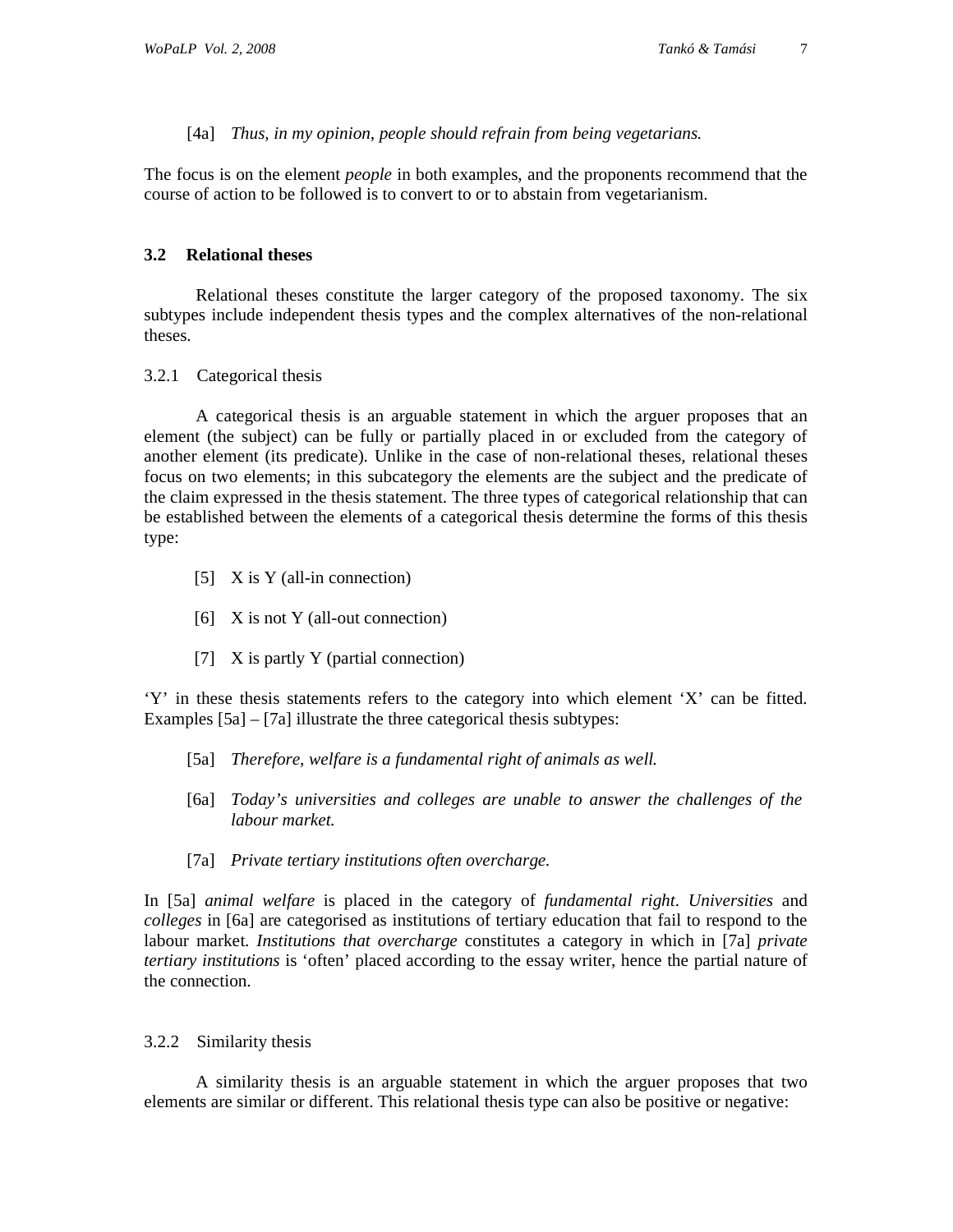- [8] X is like Y
- [9] X is not like Y

In similarity theses 'X' and 'Y' are the two elements that are compared [8] or contrasted [9]. The emphasis in thesis type [8] is on the similarities whereas in thesis type [9] on the differences between two entities. Examples of such theses are the following:

- [8a] *The plot of the Bible is like that of the film entitled the Matrix.*
- [9a] *Deism is not like Unitarianism.*

Thesis [8a] contends that the Bible and the film share a number of features in terms of their plots while [9a] contrasts a type of belief and a system of Christian belief, focusing on their dissimilarities.

### 3.2.3 Complex evaluation

 A complex evaluation thesis is an arguable statement in which the arguer proposes that two or more elements can be evaluated on the basis of a specific property. Within this category there are two thesis subtypes, comparison with a degree and superlative comparison, each of which can be further subdivided into two subtypes. The four forms of realisation are the following:

- [8] X is more Z than Y (evaluation as superiority comparison with degree)
- [9] X is less Z than Y (evaluation as inferiority comparison with degree)
- [10] X is as Z as Y (equative evaluation)
- [11] X is the most Y (superlative evaluation)

In  $[8]$ ,  $[9]$  and  $[10]$  'Z' is an adjective that expresses value judgement whereas 'X' and 'Y' are the two entities compared relative to this value judgement. In thesis type  $[11]$ , 'Y' is an adjective in the superlative form expressing value judgement. The following theses illustrate the four subtypes:

- [8a] *I claim that learning soft skills (for example, communication and team work) is more important than the technical knowledge.*
- [9a] *Businessmen are less aggressive than businesswomen.*
- [10a] *Hitler was as power hungry as Napoleon.*
- [11a] *However, there are still facts proving that our country's higher education is one of the best systems in Europe.*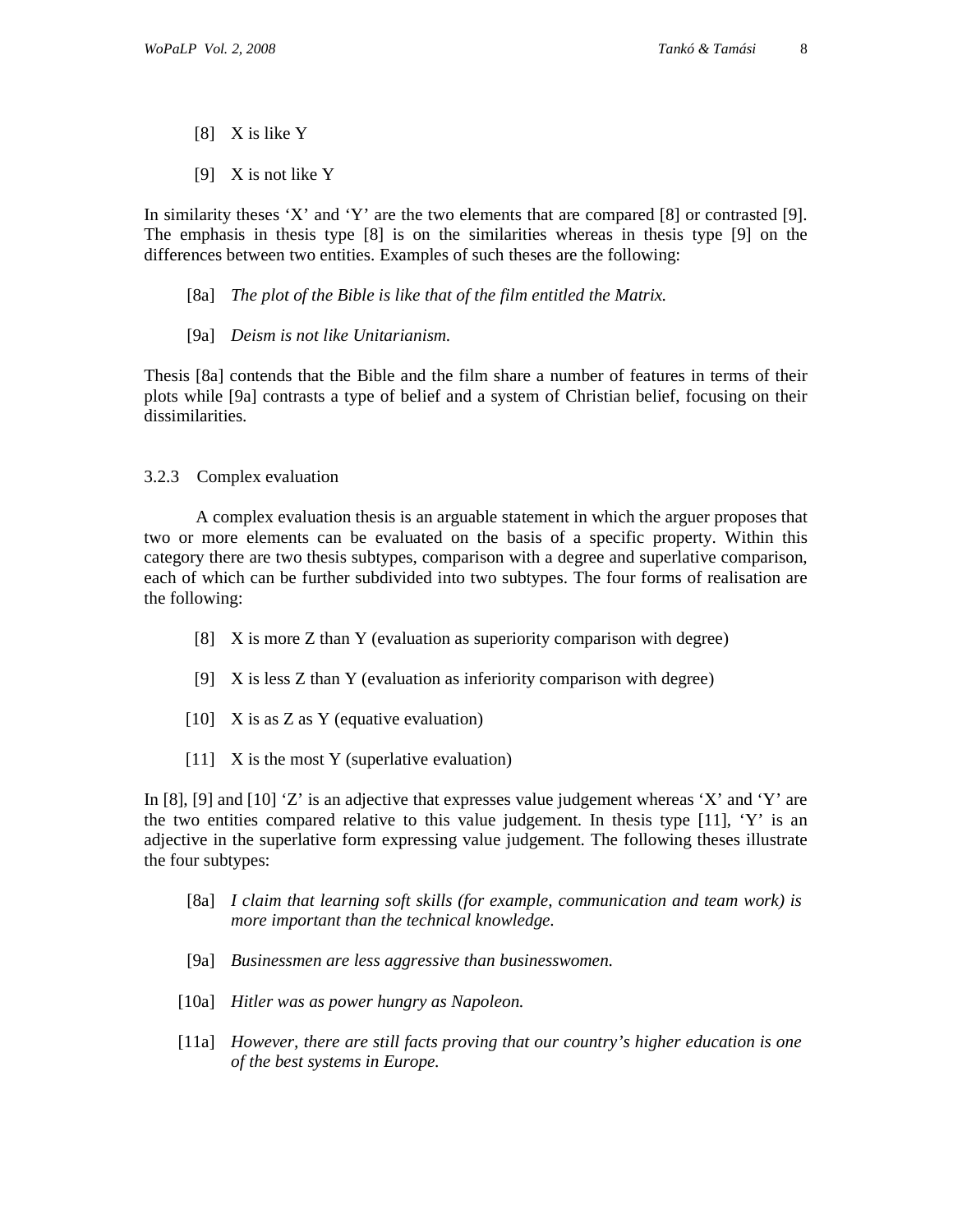In [8a] the two elements compared are *soft skills* and *technical knowledge*. The value judgement is *salience* expressed with the comparative form of *important*. *Businessmen* and *businesswomen* [9a] are the two elements compared in terms of *aggressiveness* as a value. Example [10a] expresses a comparison to the same degree where two historical figures are evaluated in relation to their *hunger for power*. In the last thesis [11a] *higher education* is evaluated as the *one of the best* (value judgement). Unlike the previous three theses in this category, this thesis has one explicit element. The second element is implied: if something is one of the best, it means that it is superior to most others of its kind.

### 3.2.4 Sign thesis

 A sign thesis is an arguable statement in which the arguer proposes that the presence of one element can be taken as the sign of the presence of another element (which is not directly observable for some reason). For this thesis type a causal relationship needs to be assumed between two elements. The claim expressed by the thesis refers to the existence of the element that is not directly observable. This relational thesis does not have subtypes. Its form is the following:

[12] X can be taken as a sign that Y is the case

'X' is the element that can be observed and it is considered as a sign that a second element ('Y'), which is the unobservable cause of 'X', is present. Thesis [12a] illustrates this thesis type:

### [12a] *Receiving unordered credit cards is a sign of identity theft.*

The observable element is the *unordered credit card* whereas the unobservable element as a result of which the credit cards have been issued is *identity theft*.

### 3.2.5 Causal thesis

 A causal thesis is an arguable statement in which the arguer proposes that of two elements one is the cause and the other one is the effect. Both of the elements in the focus of the thesis statement are directly observable. This thesis type has two subtypes, depending on the element that needs to be established:

- [13] X causes Y (cause-to-effect)
- [14] Y is the effect of X (effect-to-cause)

In [13] the emphasis is on 'X', the cause. In [14] 'Y' the element that is to be established is the effect. The following examples illustrate these thesis types:

- [13a] *This process of globalisation will create a better life and better world for all.*
- [14a] *The roots of the problem of the falling standards of literacy are to be found in the low level of elementary school teaching.*

Thesis [13a] formulates a prediction in which *globalisation* is the cause that brings about a *better life and world.* In thesis [14a] *falling standards* are the effect of *poor elementary school*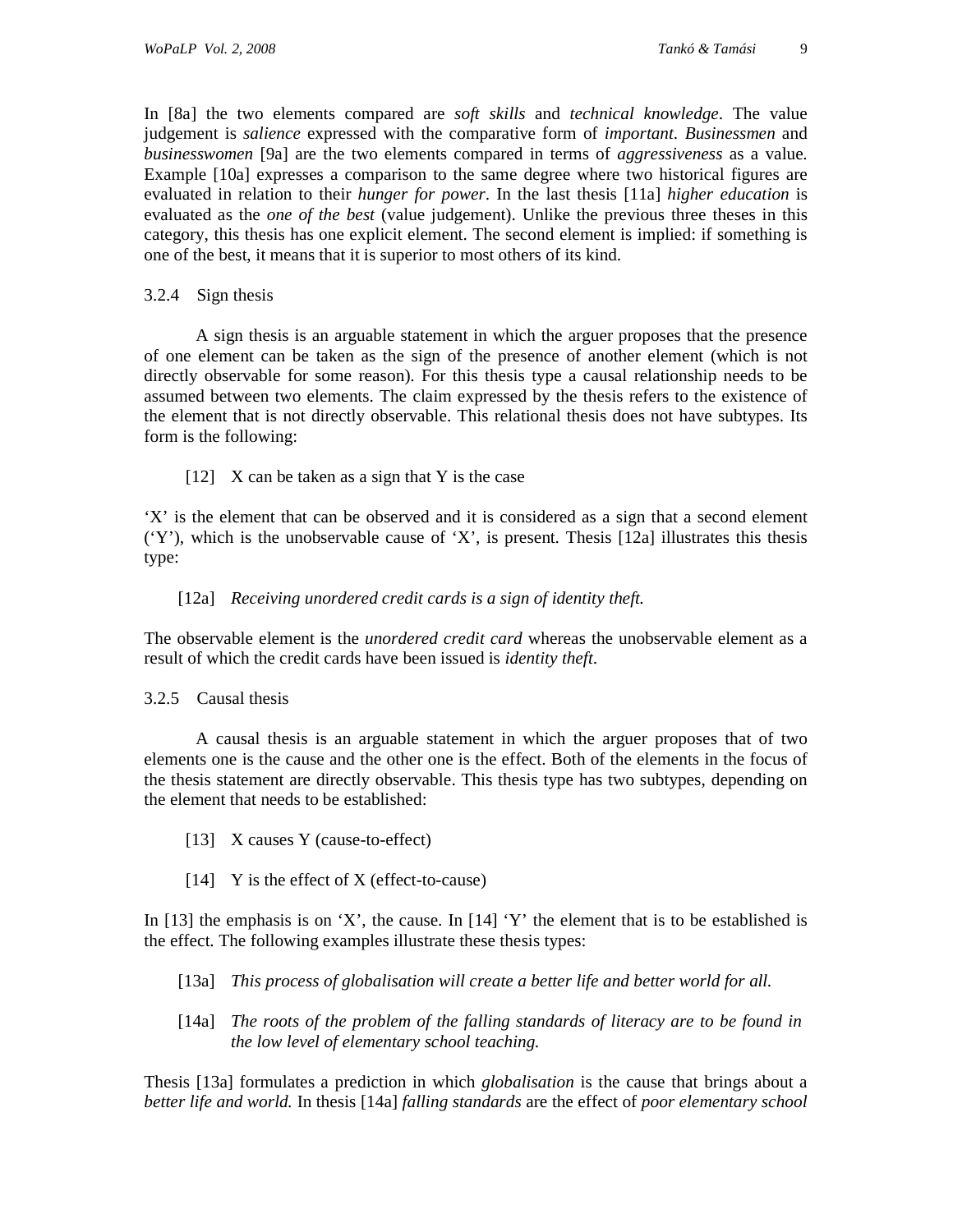*teaching*. In the theses both elements, the cause and the effect, are named and are assumed to be directly observable.

3.2.6 Complex policy

 A complex policy thesis is an arguable statement in which the arguer proposes that a specific course of action should be taken rather than another one. As opposed to a simple policy thesis, in such theses two courses of action are included explicitly. There are no subtypes in this thesis category and the typical form of the thesis is the following:

[15] X should be done rather than Y

In  $[15]$  'X' is the recommended and 'Y' is the disfavoured course of action. Example  $[15a]$ illustrates this thesis type:

[15a] *For all these reasons Universities need to concentrate on producing experts in their own scientific fields, rather than communication and teamwork specialists.* 

The two potential courses of action discussed in [15a] are the kinds of experts that universities should train. The favoured course of action is formulated in the first clause.

 The Complex Policy thesis statement is the last thesis type in the taxonomy of thesis statements generated on the basis of the adaptations of the classical formal system of questions for the fields of oral and written argumentation. The taxonomy is as comprehensive as the adaptations it relies on make possible. In order to test whether the established categories of the taxonomy are exhaustive and unambiguous, it needs to be applied to the analysis of argumentative essays.

# **4 Research questions**

The aim of the preliminary pilot study presented in this paper was to answer the following research questions:

- 1. Can the proposed taxonomy of argumentative theses be used reliably to determine the type of the thesis statements identified in a subset of the Hungarian Corpus of Learner English?
- 2. What type of thesis statements do students use in the subset of the corpus under investigation?
- 3. Does the prompt affect the type of thesis statement students favour?

# **5 Methods**

The Hungarian Corpus of Learner English (HuCLE), a subsection of which was used to seek answers to the research questions posited above, comprises approximately 1,500 essays written by students majoring in English at the School of English and American Studies, Eötvös Loránd University, Budapest. The essays were all written for the second language proficiency examination. Students take this examination in their third year of study, usually in the spring semester, following two Academic Skills courses, which (are offered in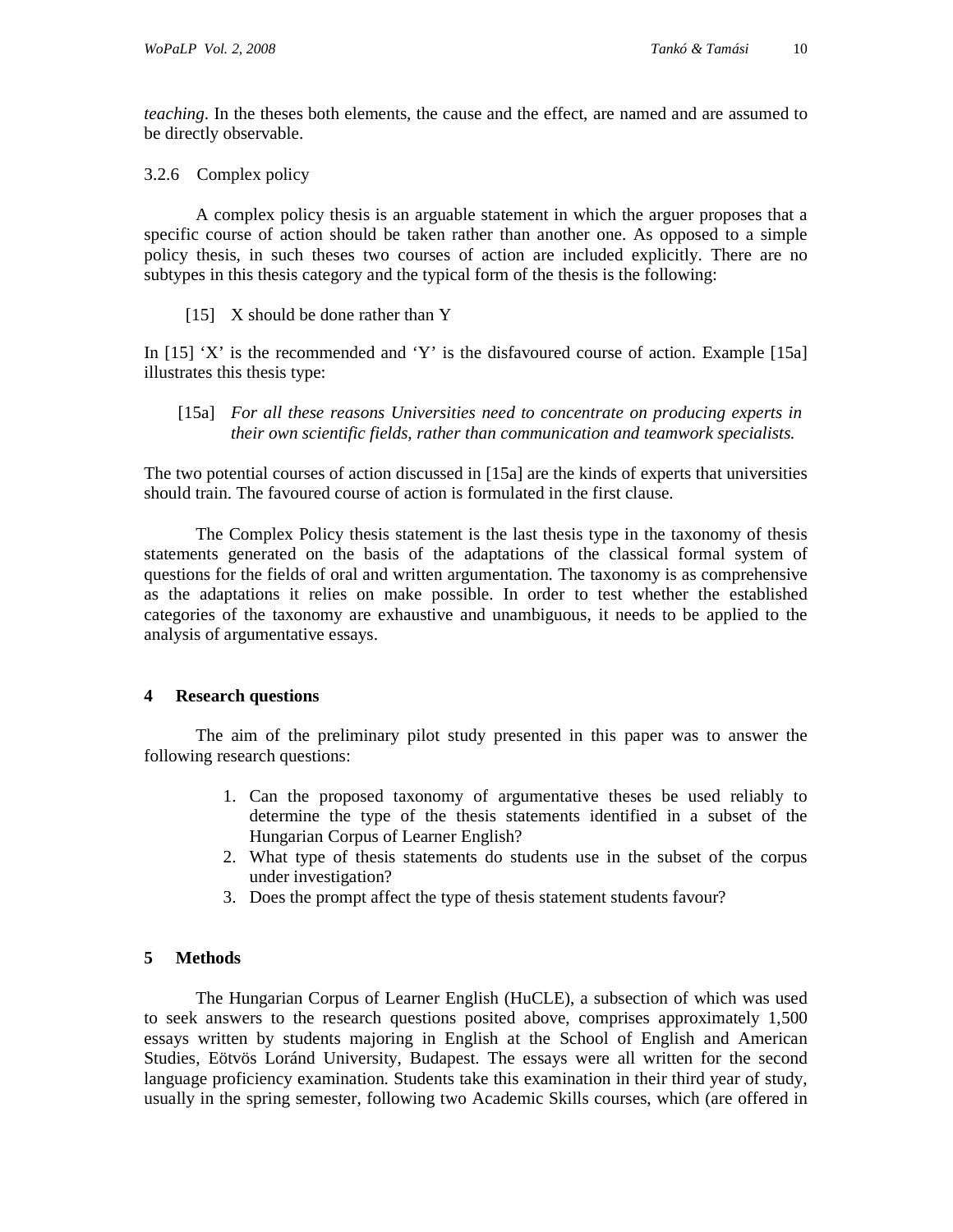the first year and) lay emphasis on writing skills development, and an advanced writing course, which (is offered in the second year or in the first semester of the third year and) focuses on written argumentation. The examinees produce a longer and a shorter script in the written part of the examination. For the longer script, they receive a short written prompt (predominantly a newspaper article excerpt), and they are expected to select a thematic aspect from it and to develop it into an argumentative essay of 450-500 words. The examination is administered once every semester, using a different prompt. The use of a monolingual dictionary is allowed.

 Since the coding of the corpus is still in progress, a subset of essays was selected from the coded section of the HuCLE: in the present paper, the analyses are based on the argumentative essays written by the students in the spring 2003 and spring 2004 semesters. The sample randomly chosen represents a total of 225 essays (approximately 15 per cent of the total corpus). The sample thus selected was deemed large enough to conduct the pretesting of the taxonomy of argumentative thesis statements.

 In order to answer the research questions, the following procedures were carried out. First, two coders (the authors of the paper) discussed the definitions of the thesis types in the proposed taxonomy of argumentative theses and considered thesis examples. This resulted in the rewording of some definitions. Secondly, in the pilot coding phase, the thesis statements of 20 randomly chosen essays were identified and independently categorised by the two coders based on the proposed taxonomy of argumentative theses. In ambiguous cases, when the thesis statement type was difficult to identify, for example, because of the poor organisation of the introductory section, clarification was sought through reference to the body and/or conclusion sections of the essays. Then, following the individual coding phase, the two coders compared their codings and in cases of disagreement the definitions of the thesis types were further revised in the course of consensus-building discussions. That concluded the coder-training phase, following which the 225 essays were independently coded by the two coders. In order to measure inter-coder agreement, the percentage agreement of the two coders was calculated. Unfortunately, the present data set did not satisfy the requirements for using a more robust statistical procedure to measure agreement (e.g., Kohen's Kappa); however, this will in all likelihood be an available option once the coding of the whole corpus has been performed. Having coded the 225 essays, the coders once again deliberated on the ambiguous cases and arrived at the final classification for each of the thesis statements. Since in some of the cases the thesis statements proved to be bifurcated or trifurcated (i.e., there were two or three controlling ideas in the thesis statement), the total number of thesis statements is actually higher than that of the essays,  $N = 230$ .

Example 16 illustrates a bifurcated thesis.

 $\overline{a}$ 

[16] *Modern people commit cruel crimes against animals because slaughtering them is neither a necessity for living nor a source of healthiness, moreover humans act immoraly and sinfully when killing animals.<sup>2</sup>*

In this thesis the writer formulates two claims: (1) *Modern people commit cruel crimes against animals because slaughtering them is neither a necessity for living nor a source of healthiness* and (2) *humans act immoraly and sinfully when killing animals*. Whereas the

 $2^2$  The samples taken from the corpus have not been edited for spelling or language use.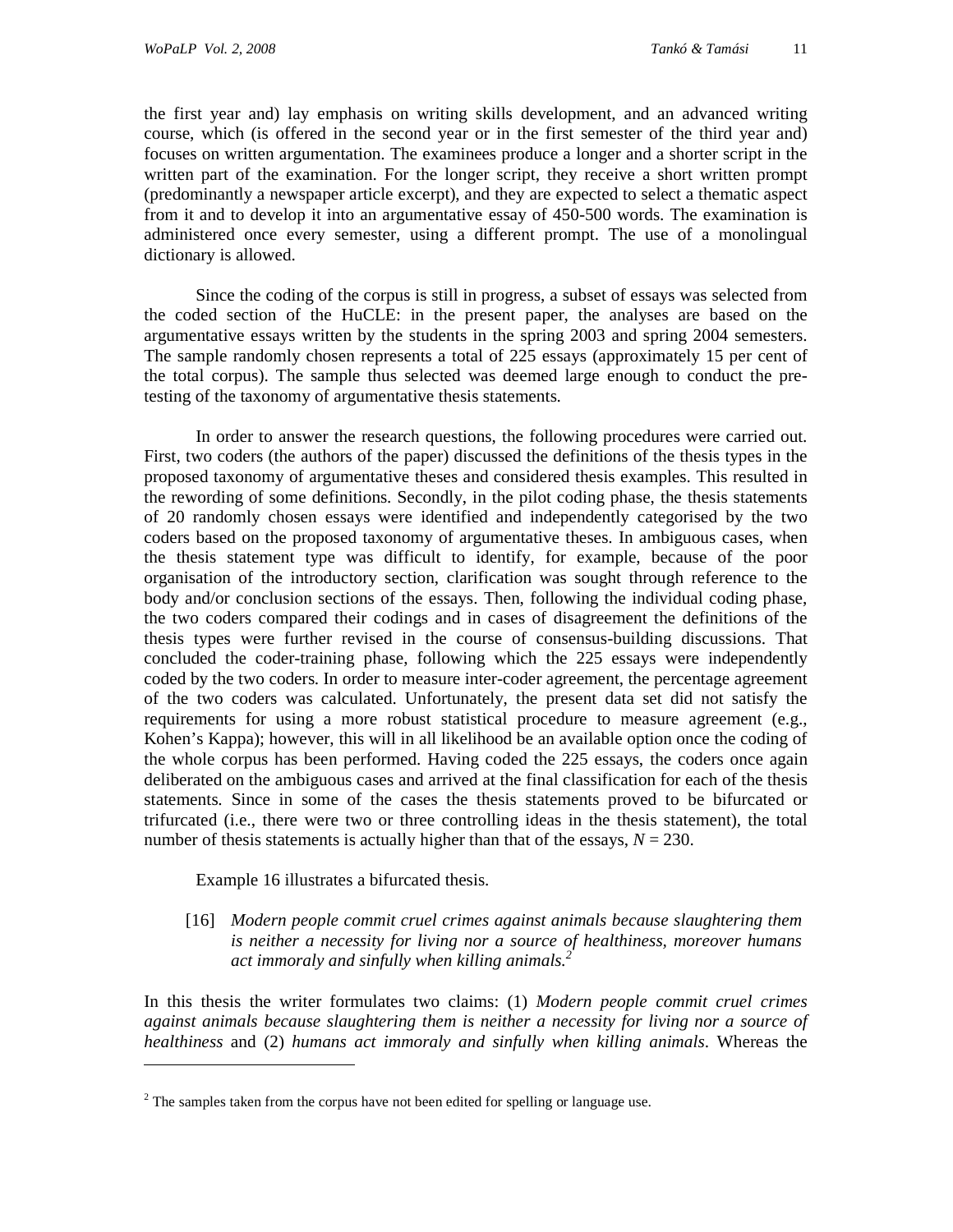topics (*modern people* and *humans*) may be considered to overlap to a certain extent, the controlling ideas are so different that each of these claims could be developed into a separate argumentative essay.

 In an attempt to answer the second research question regarding student preferences, the descriptive statistics (frequency) were calculated, and a chi-square test was conducted in order to explore the third research question focusing on the relationship between the prompt and the types of thesis statements opted for by the students.

#### **6 Results**

One of the crucial aspects of the investigation is whether the taxonomy provides for a reliable classification of thesis statements. The overall percentage agreement between the two coders for the sample of essays was 85.65%, which in similar studies is generally considered to be good.

 The percentage agreement analysis has shown that the two coders were the most unanimous in the case of Complex evaluation/superlative evaluation and Complex policy theses: in these two cases, there was 100% agreement between the two coders. The second best agreement was achieved in the Simple policy/positive category: for this particular category, the two coders had 90.60% agreement, which, owing to the large number of thesis statements classified as such, largely contributed to the high figure for overall percentage agreement. Similarly to their positive counterparts, Simple policy/negative thesis statements and Categorical theses/all-out were rather equivocally coded, at 76.92% and 60.00%, respectively. For three of the remaining categories, the percentage agreement was between 50 and 60 per cent: Causal thesis/cause-to-effect (56.25%), Categorical thesis/all-in connection (52.94%), and Complex evaluation/X is less Z than Y (50.00%).

 In the case of the remaining categories, percentage agreement remained below 50 per cent: for Simple evaluation/positive, it was 46.15%; for Causal thesis/effect-to-cause, it was 42.86%; and for Simple evaluation/negative and Complex evaluation/X is more Z than Y, it was 33.33%. (In the case of Similarity thesis/comparison/negative and Sign theses there were insufficient data available to make meaningful comparisons.) The Simple evaluation/positive type theses were mostly misclassified either as Categorical thesis/all-in connection or as Simple policy/positive. The Causal thesis/effect-to-cause type theses were misclassified as Causal thesis/cause-to-effect. The two lowest ranking categories in terms of percentage agreement, namely, Simple evaluation/negative and Complex evaluation/ $X$  is more  $Z$  than  $Y$ , were misclassified as Categorical thesis/all-out connection or Complex evaluation/X is less Z than Y and Simple evaluation/positive or Simple policy/positive theses, respectively.

 Table 1 shows the break-down of the 230 thesis statements into the two major categories of the taxonomy, relational and non-relational thesis statements, based on the results of the final coding of the individual statements (after deliberation). The figures reveal that writers of the essays were three times as likely to write an argumentative essay with a non-relational thesis statement as one with a relational one.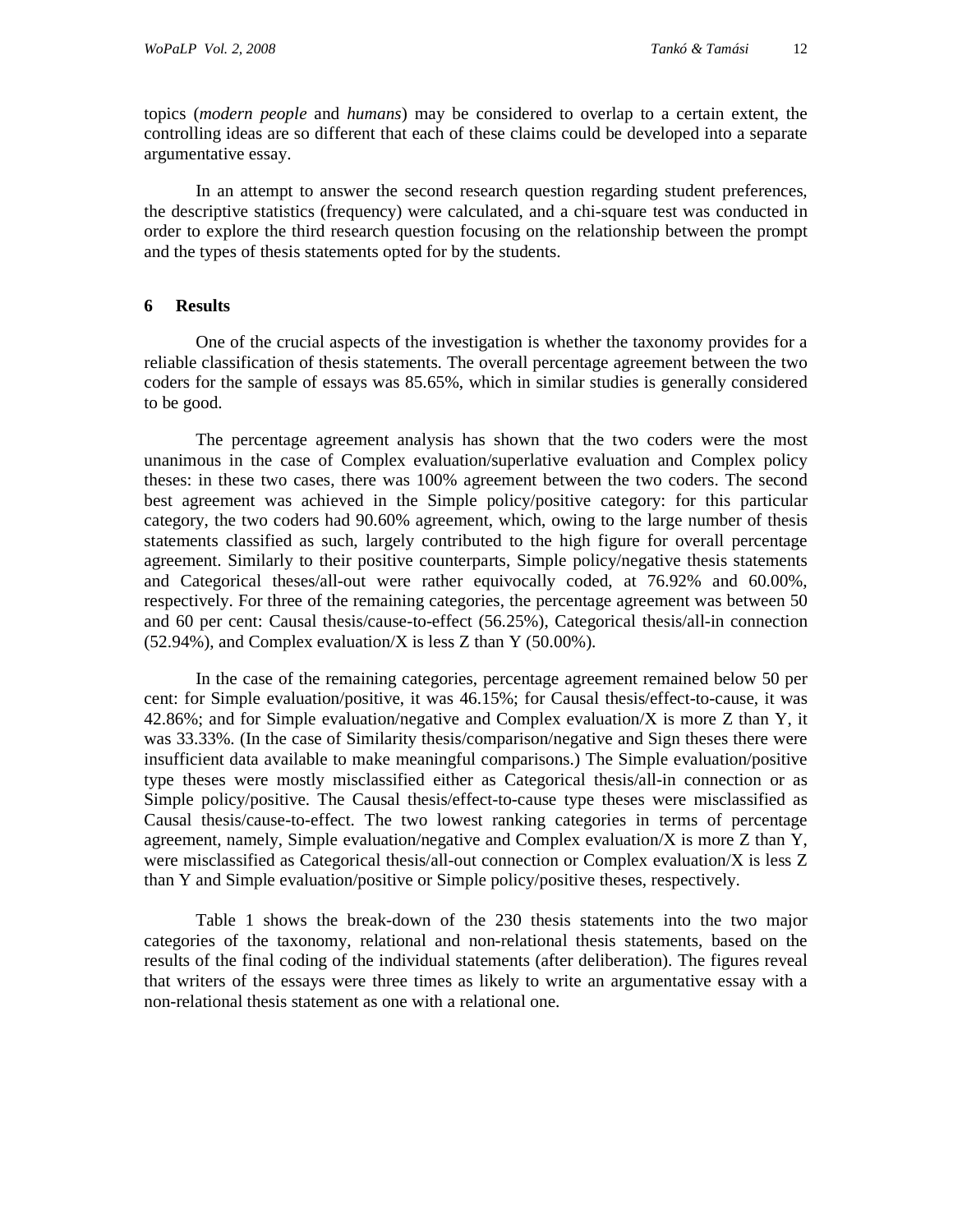|                       |     | $\frac{6}{10}$ |
|-----------------------|-----|----------------|
| <b>Non-relational</b> | 174 | 75.65          |
| <b>Relational</b>     | 56  | 24.34          |
| <b>Total</b>          | 230 | <b>100.00</b>  |

| Table 1. Relational vs. Non-relational theses in the sample |
|-------------------------------------------------------------|
|-------------------------------------------------------------|

The finer classifications of the thesis statements are presented in Table 2.

|                                              | N   | $\%$      | Cumulative % |
|----------------------------------------------|-----|-----------|--------------|
| Simple policy/positive                       | 139 | 60.4      | 60.4         |
| Causal thesis/cause-to-effect                | 23  | 10.0      | 70.4         |
| Simple evaluation/positive                   | 20  | 8.7       | 79.1         |
| Categorical thesis/all-in connection         | 14  | 6.1       | 85.2         |
| Simple policy/negative                       | 12  | 5.2       | 90.4         |
| Causal thesis/effect-to-cause                | 6   | 2.6       | 93.0         |
| Categorical thesis/all-out connection        | 4   | 1.7       | 94.8         |
| Complex evaluation/ $X$ is more $Z$ than $Y$ | 3   | 1.3       | 96.1         |
| Complex evaluation/superlative evaluation    | 3   | 1.3       | 97.4         |
| Simple evaluation/negative                   | 2   | .9        | 98.3         |
| Complex evaluation/X is less Z than Y        | 2   | .9        | 99.1         |
| Similarity thesis/comparison/negative        |     | $\cdot$ 4 | 99.6         |
| Complex policy                               |     | $\cdot$ 4 | 100.0        |

Table 2. The final classification of the thesis statements

 In 60.4% of the cases, students chose Simple policy/positive thesis statements for their essays; the only additional thesis type that attains 10% is Causal thesis/cause-to-effect. The other types of theses remain below 10% (Simple evaluation/positive, Categorical thesis/all-in connection, Simple policy/negative, Causal thesis/effect-to-cause, Categorical thesis/all-out connection, Complex evaluation/X is more Z than Y, Complex evaluation/superlative evaluation) and below 1% (Simple evaluation/negative, Complex evaluation/X is less Z than Y, Similarity thesis/comparison/negative, Complex policy).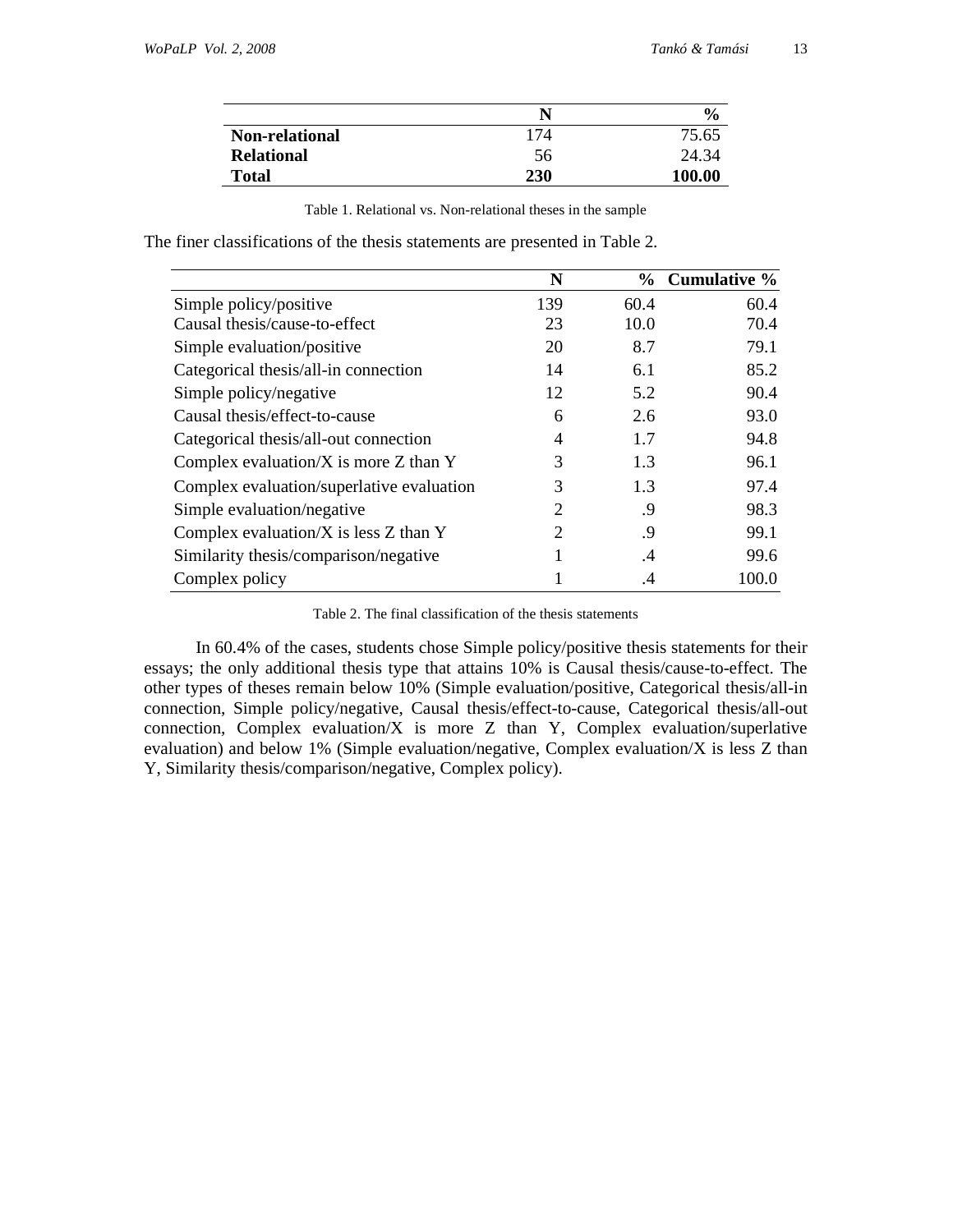| <b>Thesis type</b>                           |                | <b>Semester</b> |                |               |              |               |
|----------------------------------------------|----------------|-----------------|----------------|---------------|--------------|---------------|
|                                              |                | Spring 2003     | Spring 2004    |               | <b>Total</b> |               |
|                                              | N              | $\frac{0}{0}$   | N              | $\frac{6}{9}$ | N            | $\frac{0}{0}$ |
| Simple policy/positive                       | 51             | 60.00           | 88             | 60.69         | 139          | 60.43         |
| Causal thesis/cause-to-effect                | 8              | 9.41            | 15             | 10.34         | 23           | 10.00         |
| Simple evaluation/positive                   | 7              | 8.24            | 13             | 8.97          | 20           | 8.70          |
| Categorical thesis/all-in connection         | 7              | 8.24            | 7              | 4.83          | 14           | 6.09          |
| Simple policy/negative                       | 5              | 5.88            | 7              | 4.83          | 12           | 5.22          |
| Causal thesis/effect-to-cause                | 1              | 1.18            | 5              | 3.45          | 6            | 2.61          |
| Categorical thesis/all-out connection        | 1              | 1.18            | 3              | 2.07          | 4            | 1.74          |
| Complex evaluation/ $X$ is more $Z$ than $Y$ | 2              | 2.35            | 1              | 0.69          | 3            | 1.30          |
| Complex evaluation/superlative evaluation    | 1              | 1.18            | $\overline{2}$ | 1.38          | 3            | 1.30          |
| Simple evaluation/negative                   | $\Omega$       | 0.00            | 2              | 1.38          | 2            | 0.87          |
| Complex evaluation/ $X$ is less $Z$ than $Y$ | 1              | 1.18            | 1              | 0.69          | 2            | 0.87          |
| Similarity thesis/comparison/negative        | 1              | 1.18            | $\Omega$       | 0.00          | 1            | 0.43          |
| Complex policy                               | $\overline{0}$ | 0.00            | 1              | 0.69          | 1            | 0.43          |
| <b>Total</b>                                 | 85             | 100.00          | 145            | 100.00        | 230          | 100.00        |

Table 3. The cross-semester comparison of the various thesis statement types

 The last research question sought to explore whether the prompt for the argumentative essay task has a statistically significant effect on the choice of thesis statements. Table 3 shows the cross-semester comparisons of the thesis statement types. The figures indicate that similar trends may be observed between the two semesters: the difference between the number of thesis statements classified (85 and 145 in the two semesters) is mirrored in the figures for individual thesis types as well; for example, there are almost twice as many Simple evaluation/positive and Simple policy/positive theses in the spring 2004 semester, but it must be noted that the number of theses from this semester is almost twice as high. In order to explore any statistically significant differences between the distributions of the thesis types across the two semesters, a chi-square test was carried out. The test result was  $\chi^2_{(12)} = 7.29$ ;  $p = 0.838$ ; therefore, it may be concluded that no statistically significant differences exist between the two semesters with regard to the distribution of individual essay types.

# **7 Discussion**

Regarding the first research question, that is, whether the proposed taxonomy of argumentative theses may be used to reliably identify the thesis statements from the Hungarian Corpus of Learner English, the answer is positive. Although at this stage of processing, due to the limitations of Kohen's Kappa, only percentage agreement could be calculated, the overall results indicated a good level of inter-coder reliability. Nevertheless, the results have revealed that the definitions of certain thesis types need to be further refined with more examples provided in the codebook in order to reduce the number of misclassifications and to increase the reliability of coding to a higher level: this is especially true in the case of Simple evaluation/negative and Complex evaluation/X is more Z than Y. For the Causal type of theses the coders must consult the body and the conclusion sections of the analysed essays to determine whether the writer wants to establish the cause or the effect.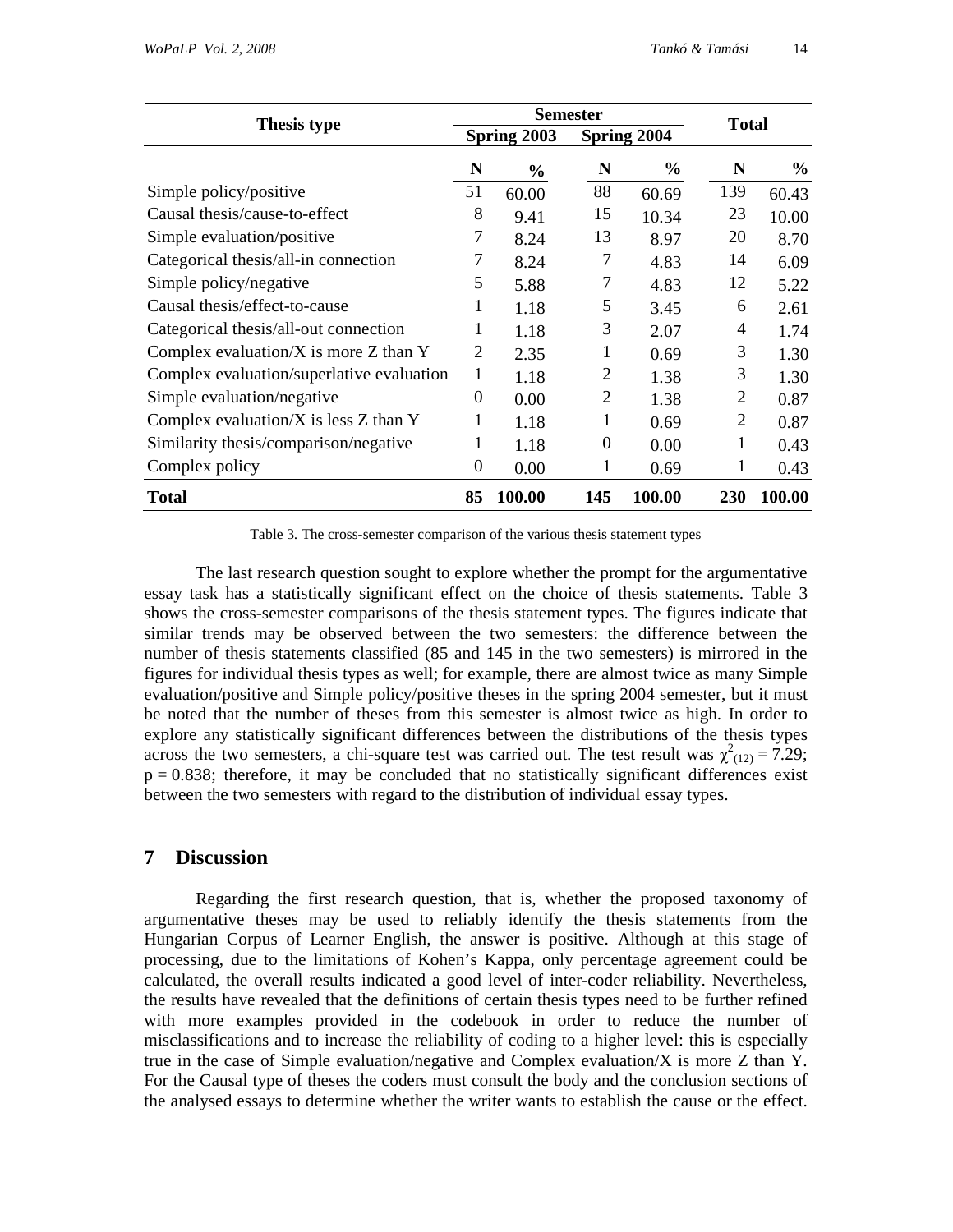This is also true for Simple evaluation theses where the wording of the thesis resulted in wrong categorisation. It also remains to be investigated and taken into account during the redrafting of the codebook to what extent language proficiency and, as a consequence, the writers' ability to word their theses effectively, influences the accuracy of the identification of the thesis types.

 The choices of thesis statements were examined in order to answer the second research question. A significant preference can be noticed for non-relational as opposed to relational thesis statement types. The predominance of non-relational thesis types may be due to the fact that it is a less complex task in terms of organising ideas and generating the appropriate amount of supporting evidence to substantiate such theses. Relational theses require the handling of at least two key elements introduced in the thesis statement, and this is a cognitively more demanding task which requires more time to generate ideas, to plan and organise, and to draft. However, in the examination the examinees are working against time. This reasoning seems to be supported by the finding that there is only one instance of a Complex policy thesis among the analysed theses. The support built for such a thesis must provide sufficient and appropriate evidence both for the claim that one course of action must be abandoned and that another one must be adapted. This task may not be feasible not only because it is a taxing one concerning organisation and content generation, but also because there is a word limit set for the essay.

Simple policy theses are by far the most frequent thesis types. If the instances of positive and negative alternatives are added up, there are altogether 151 such thesis statements. The most likely reason for the high frequency of this thesis type is that more emphasis is laid on simple policy thesis types in the academic writing classes that the writers of the investigated argumentative essays attended. Furthermore, it is a comparatively less demanding task to generate ideas and organise them into a coherent body of supporting evidence for a single preferred course of action specified in the thesis statement.

The second most frequent thesis type the examinees opted for are Causal theses the two subtypes of which account for 29 theses in the investigated essays. It is beyond the scope of this study to examine the support built for causal claims, but it would help determine whether those examinees that chose Causal theses did so because they were skilled enough to construct an adequate body of evidence, or they opted for them because such theses better express the writer's argumentative stance and their essays would not become descriptive. Causal claims are considered to be one of the most difficult claim types to establish because the arguer must understand and discuss the implications of, for example, main, contributory, immediate, and remote causes (Kirszner & Mandell, 2004), and must be able to apply such methods of causal investigation as, for example, the common-factor or the single-difference method (Fahnestock & Secor, 2004).

 On the basis of the sample selected for this preliminary pilot study, the third research question can be answered in the negative. The chi-square test performed to try and detect the effect of the prompt on the choice of thesis statements indicated no significant differences between the sets of thesis statements written on two different prompts administered in two semesters. Students in both semesters favoured especially policy and to a lesser extent causal types of theses and overall opted for positive non-relational thesis types. Given that in the argumentative essay task examinees are instructed to select a thematic aspect from the prompt, which provides them with a topic to which they can generate any controlling idea, the detailed analysis of the thematic aspects in the two prompts would most likely not help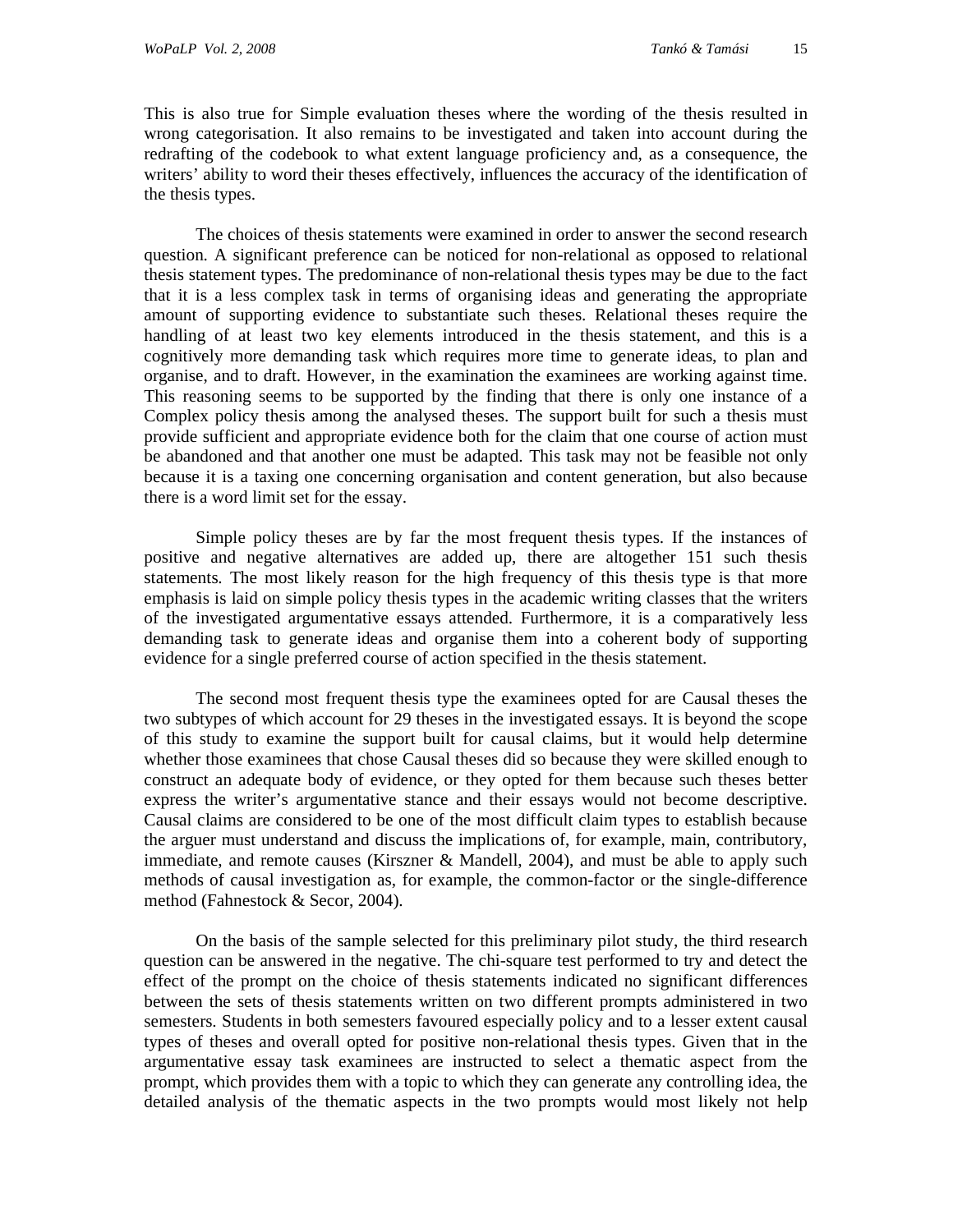explain the choice of controlling ideas which determine the category of the thesis statement. The analysis of the entire corpus may nevertheless provide different insights.

### **8 Conclusion**

The main aim of this preliminary pilot study was to test the proposed taxonomy of argumentative thesis statements on thesis statements taken from a sample of argumentative essays selected from the Hungarian Corpus of Learner English. The results have shown that the taxonomy is comprehensive, its taxonomic scheme allows for the establishment of clear and logical categories which are mutually exclusive, it is easy to use, and that it is a useful tool for the study of argumentative thesis statements. The results have also revealed that some disambiguation work on the codebook is necessary, following which the proposed taxonomy can be turned into a teaching tool in order to familiarise students with the complete set of argumentative thesis types. One key feature of the proposed taxonomy, its exhaustiveness, has been established on the basis of the essay sample investigated. However, the analysis of the entire corpus and additional argumentative text taken from other corpora (e.g., International Corpus of Learner English) is necessary to warrant the claim that the taxonomy most probably features all the possible argumentative thesis types.

 The frequency of the argumentative thesis types also indicates the necessity for a more systematic and comprehensive approach to the teaching of argumentative thesis types. With the help of the taxonomy, students can understand the difference between relational and nonrelational theses and the implications of these thesis types concerning the idea generation, organising, and drafting processes. Although the taxonomy may seem rather complex, it is worth noting that even the most complex thesis types appeared in the corpus at least once; if students become familiar with the various relational and non-relational thesis types, they have the opportunity to generate a larger number of argumentative theses on the basis of one thematic aspect and then select the one which they can best develop into a convincing argument.

*Proofread for the use of English by: Francis J Prescott-Pickup, Department of English Applied Linguistics, School of English and American Studies, Eötvös Loránd University, Budapest* 

### **References:**

- Connor, U. (1987). Argumentative patterns in student essays: Cross-cultural differences. In U. Connor, & R. B. Kaplan (Eds.), *Writing across languages: Analysis of L2 text* (pp. 57- 72). Reading, MA: Addison-Wesley.
- Connor, U. (1990). Linguistic/rhetorical measures for international persuasive student writing. *Research in the Teaching of English*, *24*, 67-87.
- Connor, U. (1991). Linguistic/rhetorical measure for evaluating ESL Writing. In L. Hamp-Lyons (Ed.), *Assessing second language writing in academic contexts* (pp. 215-225). Norwood, NJ: Ablex.